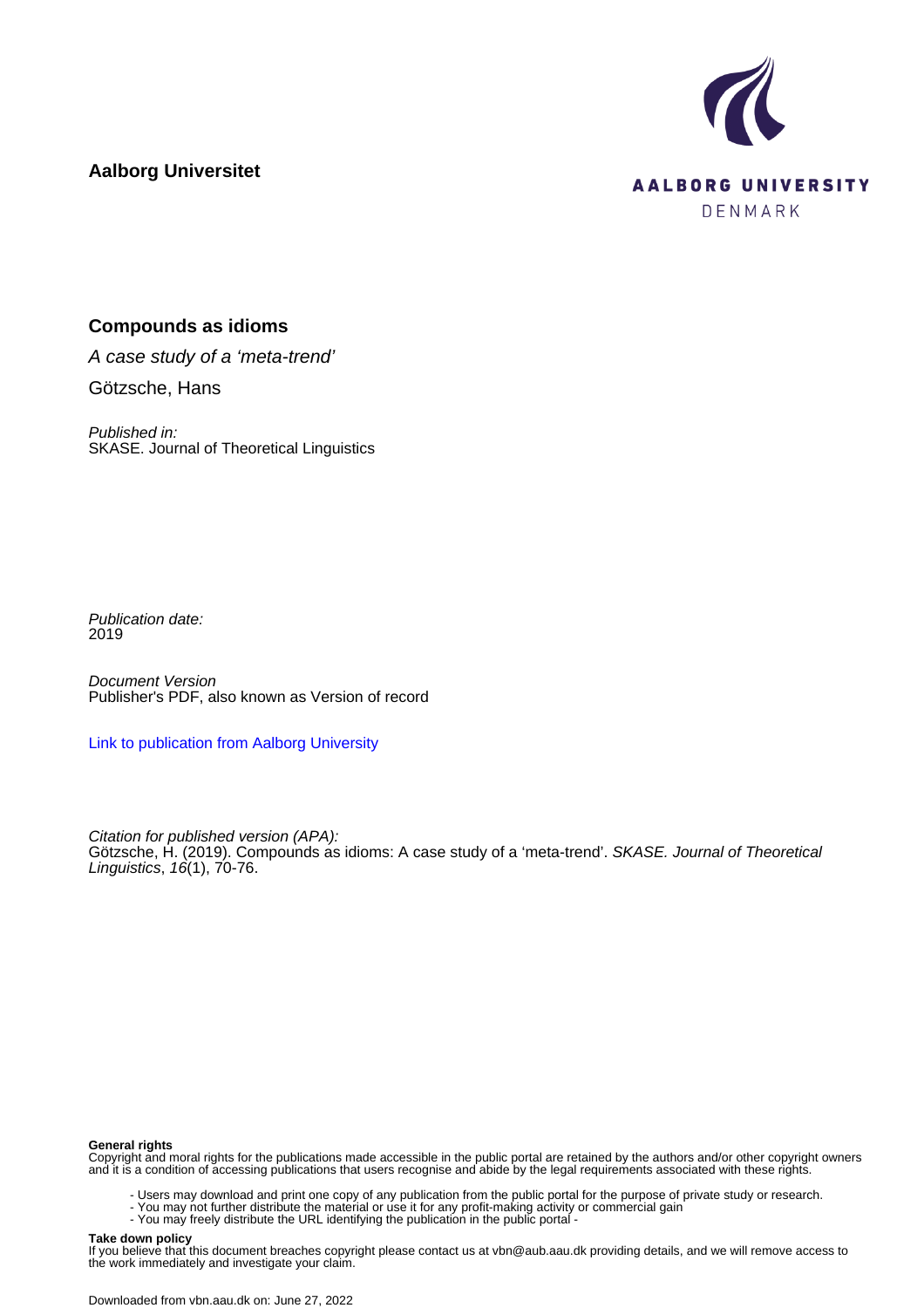### **Compounds as idioms. A case study of a 'meta-trend'**

Hans Götzsche, Aalborg University, Denmark

### **1. Introduction**

When writing a manuscript for a Festschrift, I came across some compounds in Swedish that could only be interpreted as tropes. Take the word *kulturmaffia* 'cultural mafia'. It does not seem to be found in English and is confined to Scandinavia. Apart from the Swedish spelling of *mafia*, the compound is hardly understandable without some contextual information. The meaning is 'a group of people who are especially influential in the sphere of fine culture (literature, drama, paintings) in a society'. Whereas the word *culture* is polysemous, the word *mafia* cannot, in this context, be used in its original meaning; a fact that is well known. So, is its meaning metaphorical, and, in that case, since it has become conventionalised, is its combination with *culture* idiomatic?

Another case is the use of *meta*- in combination with, mainly, abstract expressions. The compound *metadata* is now ubiquitous because of the dissemination of electronic devices and one may find quite many, often technical, terms with a prepositioned *meta*-. Some dictionaries classify the expression *meta*- as a prefix, and considering the somehow peculiar origin of the accepted term *metaphysics* one may ask if the expansion of its use is some kind of 'meta-trend'.

Below I will go trough a few of the Swedish idiomatic compounds and then take up a number of word-formations with *meta*- in order to try to clarify whether you could call these formations compounds or not, and whether their semantics justify a classification as idioms. This paper is not what some of my colleagues in linguistics would call deep linguistics, whatever the metaphorical meaning of the word *deep* in that context, only an attempt to find out why people do peculiar things with words.

#### **2. The research tradition**

I shall not embark on the process of reviewing the research tradition on the topic, but some colleagues in linguistics have pointed to Benczes (2006); and the book may be relevant. But I shall draw your attention to the review by Melanie Bell in *English Language and Linguistics*, in which she says that "[h]owever, when one delves into the contents in more detail, there is a lack of precision and explicitness that makes for a frustrating read" (Bell 2008), and I have to agree. Instead, one might peruse the paper by Kooij (1968), which offers an overview over the theoretical and analytical intricacies presented by connecting the two phenomena, compounds and idioms.

#### **3. A Swedish trend?**

The frame of reference of this approach is the question if a metaphorical meaning can be comprised in a compound and, furthermore, if such a metaphorical meaning can be – maybe not overused ending up as a cliché but – integrated into language usage as an idiomatic expression.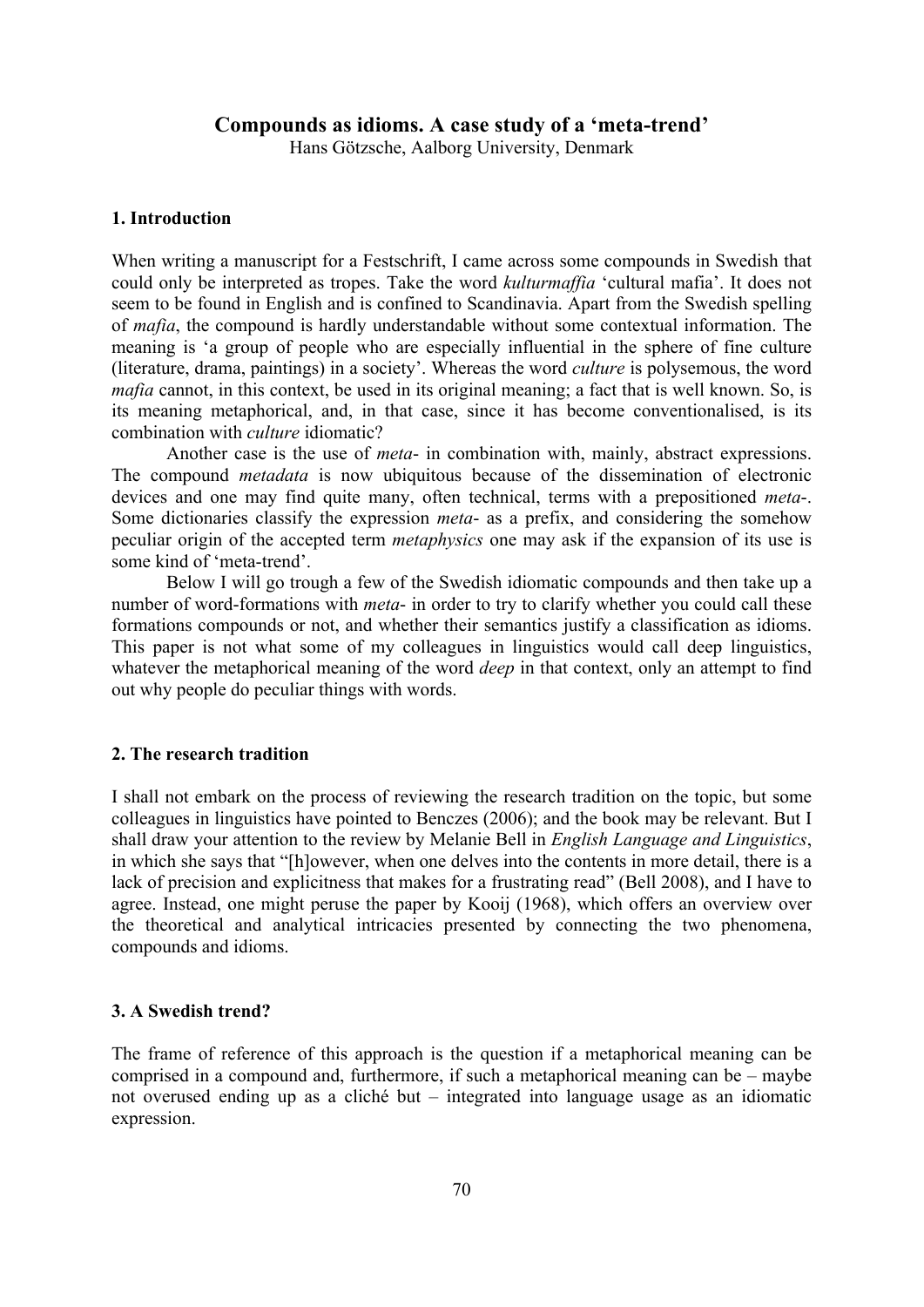In order to look into that, I checked a number of pages in Swedenborg (2001 [1986]) on new words in Swedish from the 1940s to the 1980s, not in a totally random fashion but somehow. I chose the entries beginning with the letter *m* (ibid.: 156–169) and then I looked for compounds that intuitively could be characterised as idioms.

In addition to *kulturmaffia* 'cultural mafia', which is spelled -*ff*- in accordance with Swedish orthography, I found the word *tjejmaffia* (lit. 'girl mafia'). Both *kulturmaffia* and *tjejmaffia* can be seen as oxymorons since the concepts of 'culture' as well as 'girl' will not normally be associated with criminal behaviour, whereas *Mafia* 'mafia' will, in general, be used as a label on some group of organised criminals. While the meaning of *kulturmaffia* is the one mentioned above, the meaning of *tjejmaffia* is 'a group of females (feminists) in the society who have an overwhelming, and unjustified, influence on what should be defined as gender', which might not have been extracted from the compound meaning. One will need some context, in this case Swedish culture in the beginning of the  $21<sup>st</sup>$  century, in which these themes are highly controversial. But the words are commonly used, because they have found their way into the dictionary, and to the extent words are in common usage and their semantics cannot be interpreted on the basis of their parts, I shall suggest that these compounds can be classified as idioms.

By way of illustration I shall pick up one more Swedish word: *mammutfilm* 'mammoth film'; apparently not found in English. If I were to present my grandchildren with the word, I would expect them to answer 'a film about mammoths', following a procedure of semantic interpretation saying that the first word denotes a subset of the set of all films, viz. the subset dealing with the topic of mammoths. But the definition in the dictionary says that it is a film that is 'longer than usual, has a bigger format or has many actors'. Having in mind that the word was first introduced in 1965, when these features were interesting for the audience, the semantics of *mammoth*, in Swedish, in that context seems to have become vague, and the expression *mammoth* became a prefix functioning as an intensifier.

#### **4. The origin and usage of** *meta***-**

What prompted my interest in the use of *meta*- as a prefix was the manuscript on *metaphilosophy* that I had been asked to review. At the outset, I was a little puzzled by the notion since, as a philosopher of language – and as a linguist – I had always conceived of philosophy proper as an intellectual enterprise dealing with the basic notions used in the sciences, thereby seeing philosophy and the sciences as complementary to each other. As such it comprises the subjects of:

- i. metaphysics (the basic theoretical concepts, sometimes in the form of axioms), ii. ontology (the ideas one has about how the world is built).
- ontology (the ideas one has about how the world is built),
- iii. epistemology (the ideas one has about how we know how the world is built), and a few other things.

But what, then, is *metaphilosophy*? At face value it is contemplations about philosophy itself. We will come back to that under the label *self-reference* below. Instead we will search for the origin of the word *meta*(-). Most of us know the word *metaphysics*, and from the context of linguistics we know, e.g. *metacognition* and *metalinguistic awareness*, and if we check the- website *English Language & Usage Stack Exchange*, at the webpage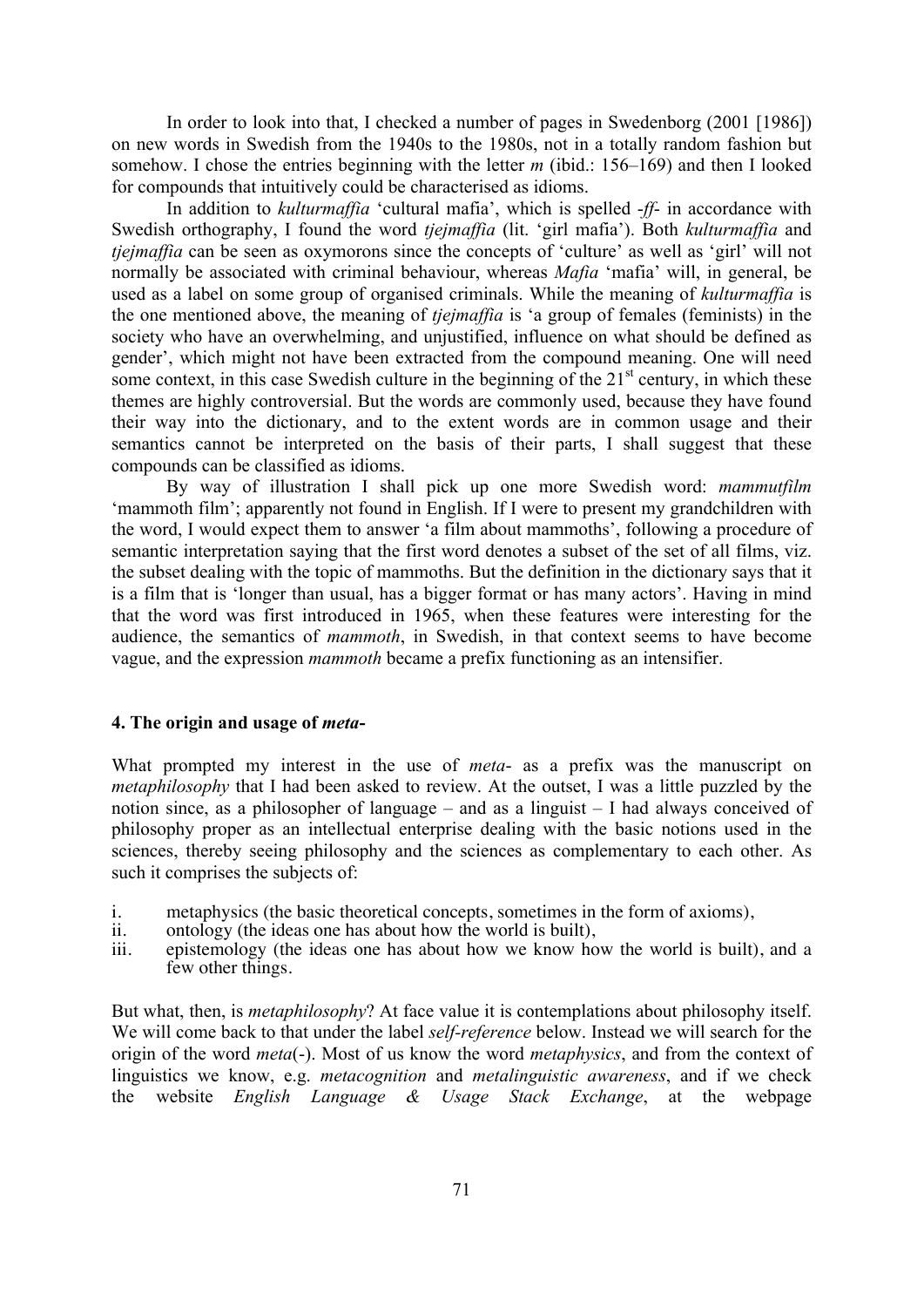(https://english.stackexchange.com/questions/245403/how-did-meta-come-to-mean-selfreferential?utm\_medium=organic&utm\_source=google\_rich\_qa&utm\_campaign=google\_rich\_qa), we find the definition (referring to *Oxford*, i.e. *English Oxford Dictionaries*):

"(Of a creative work) referring to itself or to the conventions of its genre; self-referential: *the enterprise is inherently* '*meta*', *since it doesn*'*t review movies, for example, it reviews the reviewers who review movies*".

But the origin section of the entry redirects [here] and there's no apparent link with *selfreference*. It means that there is no further information on *self-reference* so we try instead *Etymonline* that has an entry on *meta*- (https://www.etymonline.com/search?q=meta-), but not on *meta* as a single word. There are 24 sub-entries with *meta*- but not all will be perceived as combinations of a prefix and a base in Modern Standard English.

At this point, it is evident that *meta*- and *self-reference* depart because the notion of *self-reference* may not be an essential part of the meaning of *meta*- for the reason that not many substitutions of *meta*- with *self-referential* will bring about meaningful expressions. The background seems to be that *self-reference* and *self-referential* are mainly used in formal logic and mathematics about a case when an expression refers to itself.

Personally, as a logician, I am not especially happy with this theoretical concept since only humans can refer to themselves by means of words, and words cannot, by nature, refer to themselves; and I would like philosophers and other scholars to find another term about recursive systems. As a linguist and, hypothetically, trying to be rude I might even say that it is a typical instance of the way philosophers misunderstand reflexive pronouns.

In contrast with this, *meta*- can actually be traced back in history in a way explaining how constructions like *metamathematics*, *metacommunication*, *meta-analysis* (*metanalysis*\*), *metapolitics*, *metaphrastic*, *metamorphize*, *metaphor*, *metathesis*, *metamorphism*, or *metamorphosis* have come up. In the context of the language sciences it is interesting that the term with the asterisk, *metanalysis*, has the *Etymonline* note:

"\*1914, from meta- "transcending, overarching, dealing with the most fundamental matters of" + analysis. Coined by Danish philologist Otto Jespersen."

(https://www.etymonline.com/word/metanalysis)

But the maybe surprising information is that the word *metaphysics* in its current use is based on a mistake that goes back to the bibliographic ordering of Aristotle's work:

*[…] from Greek* ta meta ta physika *"the (works) after the Physics," title of the 13 treatises which traditionally were arranged after those on physics and natural sciences in Aristotle's writings. The name was given c.70 B.C.E. by Andronicus of Rhodes, and was a reference to the customary ordering of the books, but it was misinterpreted by Latin writers as meaning "the science of what is beyond the physical."*

(https://www.etymonline.com/word/metaphysics)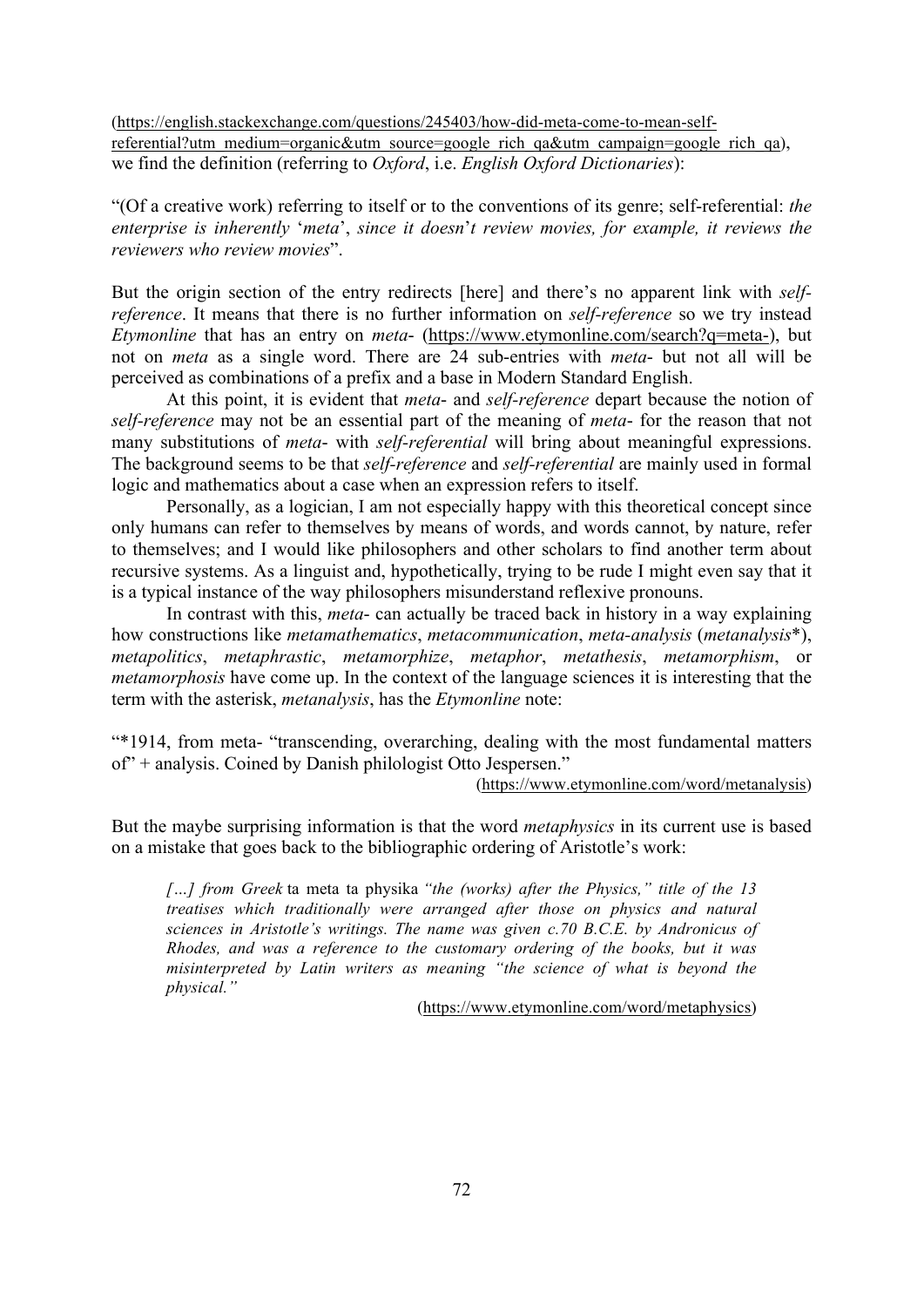In due course this has lead to the

*[…] misinterpretation of metaphysics as "science of that which transcends the physical." This has led to a prodigious erroneous extension in modern usage, with meta- affixed to the names of other sciences and disciplines, especially in the academic jargon of literary criticism.*

(https://www.etymonline.com/word/meta-#etymonline\_v\_14705)

This narrative is confirmed by the entry *metaphysics* in *The Stanford Encyclopedia of*  Philosophy (SEP).<sup>1</sup> One may wonder why *meta*- is frequent in modern technical languages, and one of the usual suspects may be Tarski who had a problem with specific truth conditions, so he suggested that (according to SEP):

*If the language under discussion (the* object language*) is* L, *then the definition should be given in another language known as the* metalanguage, *call it* M. *The metalanguage should contain a copy of the object language (so that anything one can say in* L *can be said in* M *too), and* M *should also be able to talk about the sentences of* L *and their syntax. Finally Tarski allowed* M *to contain notions from set theory, and a 1-ary predicate symbol True with the intended reading 'is a true sentence of*  L*'*. 2

In formal logic this seems fair enough but, facilitated by what may be called *real-life language users*, the expression *meta*- appears to have spread in an out-of-control fashion, as is demonstrated by the *Wikipedia* entry:

"Meta (from the Greek preposition and prefix meta- (µετά-) meaning "after", or "beyond") is a prefix used in English to indicate a concept which is an abstraction behind another concept, used to complete or add to the latter."

### (https://en.wikipedia.org/wiki/Meta)

It is hard to know what is meant by "an abstraction behind" but maybe it is the understanding, so to speak, behind the word *metadata*, i.e. 'information about data', even though both *abstraction* and *behind* for about must be seen as tropes. So, from the technical use by, e.g. Tarski the next step of entering the open market of language use is an opaque semantics, leading to the state in which any use of the expression is contextual. When a word has reached that status no one is able to interpret its meaning until one knows its specific context of use. Then the word is on the free market, meaning that anyone is authorised to use it in his/her own sense.

This seems to have happened to the prefix *meta*- in the word *meta trend*. When I made a search at *Google* for *metatrend*, *Google* asked: "did you mean: meta trend?" The search result for *meta trend* was about 102.000.000 results (0,32 seconds) hits. Well, 102M! So one could say that *meta* had disseminated a little since Aristotle's work had been mishandled some two thousand years ago. The top hit by *Google* (28/08/18) was:

<sup>1</sup> https://plato.stanford.edu/entries/metaphysics/

<sup>2</sup> https://plato.stanford.edu/entries/tarski-truth/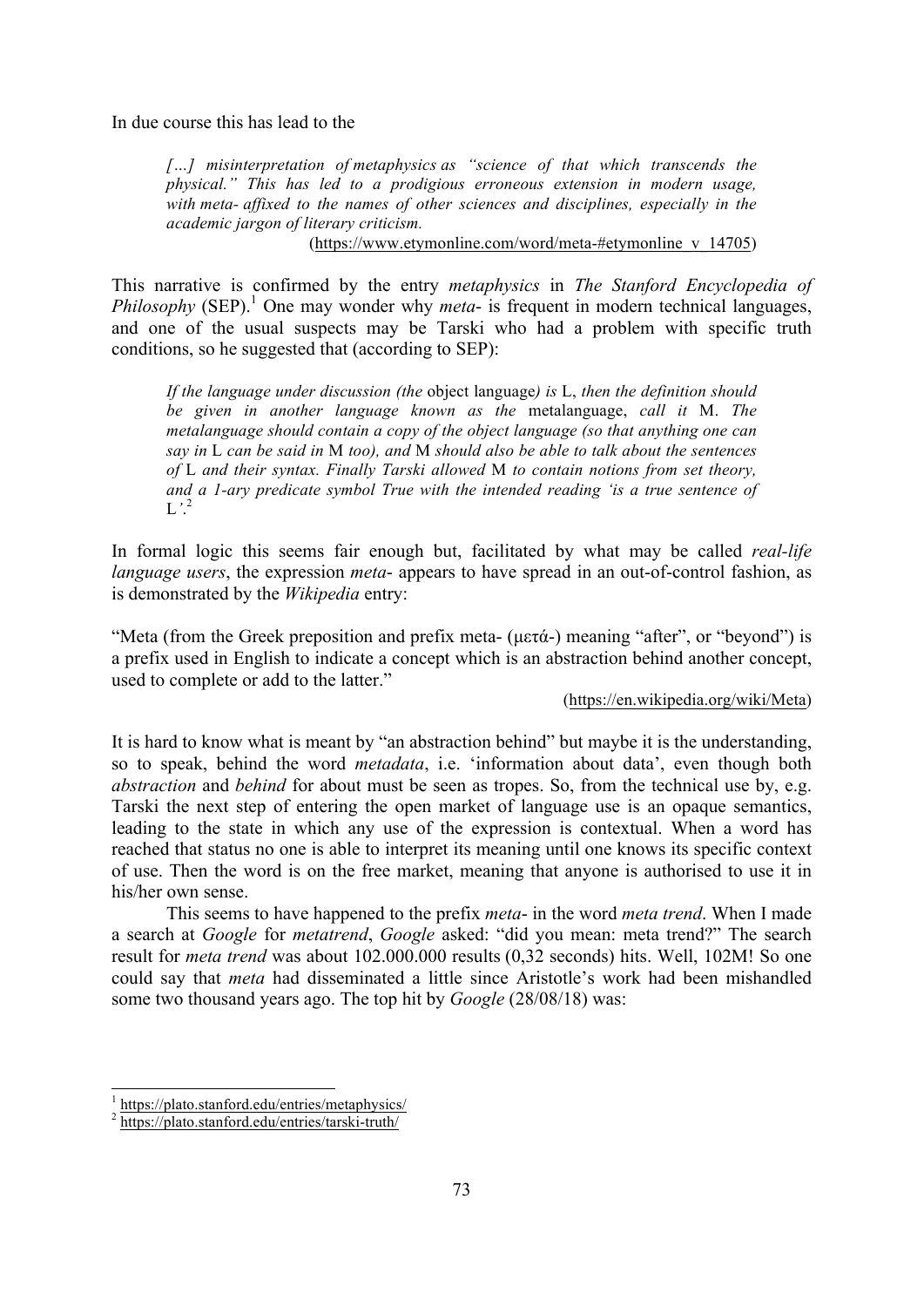*5 meta-trends underlying almost all of modern marketing The fast-paced evolution of marketing is a sea of trends, from attribution models to the Zero Moment of Truth. So many trends, in fact, that it can be hard to keep track of them all. A meta-trend runs deeper, powering more specific trends, like a tidal force that drives waves to the shore.*

(https://chiefmartec.com/2012/10/5-meta-trends-underlying-almost-all-of-modern-marketing/)

It is hard to know what the meaning of *meta-trend* is and the only thing one can say for sure is that somebody may think that it sounds good. It may also be concluded that:

- 1. the expression *meta* has become the victim of a 'metatrend', viz. to attach a prefix to some word one is especially fond of and thereby using the prefix as an intensifier, and
- 2. the language users who do this have no idea whatsoever about the meaning of this expression.

Consequently this is idiomatic word formation based on ignorance. Contrary to the opinions of some of my colleagues in linguistics the term has been carefully chosen. The expression has, *per se*, no pejorative meaning, even though it is often used about people who deliberately ignore acknowledged information in a derogatory way, what I would prefer to call *disregard*, but if ignorance is just the state of being unaware of information it does not entail a negative attitude. One may contemplate the fallacy of *ignoratio elenchi* in classical logic (see Walton 2008: 100 et passim), i.e. drawing a conclusion from what is not known. This is just a label of the characteristics of the inference.

But one thing is marketing. Has *meta*- a mission among the academic subjects? Let us take a look at *metamodernism*. In Vermeulen et al. (2010) the authors introduce the word *metamodernism* and propose it as a substitute for *postmodernism*:

*We will call this structure of feeling metamodernism. According to the Greek-English Lexicon the prefix "meta" refers to such notions as "with", "between", and "beyond". We will use these connotations of "meta" in a similar, yet not indiscriminate fashion. For we contend that metamodernism should be situated epistemologically with (post) modernism, ontologically between (post) modernism, and historically beyond (post) modernism.*

Vermeulen et al. (2010: 2)

If we ignore the reference to a *Lexicon* translation – which may be fair enough – the use of all three translations combined with two philosophical disciplines and an historical label offers a less than transparent guide to the meaning of the concept *metamodernism*. The phrase is almost poetic, but a cynical empiricist may ask how something can be "epistemologically with" something, how something can be "ontologically between" some entities, and how something can be "historically beyond" something. In a philosophical and scientific context it does not make sense. Maybe not because of ignorance – they have checked the lexicon – but because of disregard. The authors have not taken into account that the word has a history, and historical usage, that might have been appropriately taken as a frame of reference when choosing the word.

Is *meta*-, then, an instance of *determinologization* as suggested by a colleague? If we compare it with *digital* it is a well-known story that it has been in use since the late Middle Ages, but only in certain contexts. It is, for instance, not found in *Svenska Akademiens*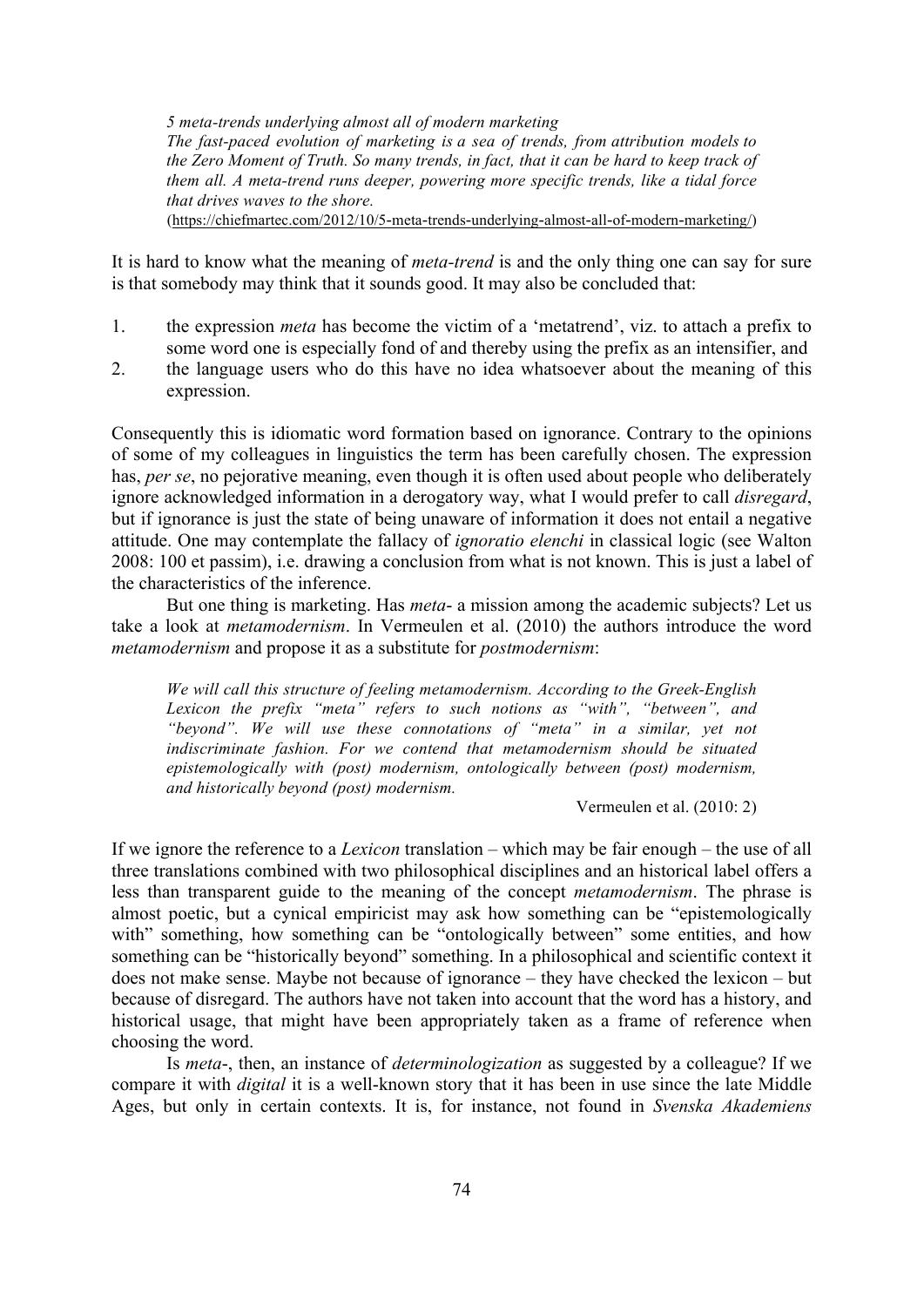*Ordbok*, the first volume of which was published in 1898 and which has by now arrived at the letter *v*. Only when the digital computer was invented the word appeared to be an appropriate technical term; which is no longer outside computer science. Any electronic device and its use is labelled *digital*, but the semantics of the word is not void. Contrary to this, the expression *meta*- has never been a technical term in its own right, only as a prefix of some kind, for instance in formal logic, mathematics and linguistics. Like some specific expressions that have become discourse markers (or particles), for instance *well* – also in prefix-expressions like *well-bred* – the expression *meta*- has lost any meaning outside special domains, and, in the end, may re-enter colloquial speech, like in the hypothetical: \**it is just so meta!*, so I would not call it "determinologisation".

#### **5. Conclusion**

Idiomatic expressions are sometimes complicated, like the metaphors they originate from. And to the extent the constituent parts of metaphors cannot be interpreted based on their original meanings and the combination is accepted as conventional usage they may end up as idioms. When contracted they may also end up as compounds, as has been illustrated above. In the case of *meta*- one thing is the etymology of the word, another thing is its meanings in technical contexts. But, anyhow, its use in these technical contexts has increased the opacity of its semantics to the effect that it has become an intensifier like *mega*-. As mentioned above, one may speculate if it will proceed further and be used as a discourse marker, functioning the same way as *you know* in *it – was you – know rather nasty*. Hopefully we will never know; because of ignorance.

#### **References**

- Bell, Melanie. 2008. Review of Benczes, Réka (2006). *English Language and Linguistics* 12(3). 549– 552.
- Benczes, Réka. 2006. *Creative compounding in English: The semantics of metaphorical and metonymical noun-noun combinations* (Human Cognitive Processing 19). Amsterdam: John Benjamins**.**
- Brinker, Scott. 2012. *5 meta-trends underlying almost all of modern marketing.*  (https://chiefmartec.com/2012/10/5-meta-trends-underlying-almost-all-of-modern-marketing/)
- English Language & Usage Stack Exchange. (n.d.). *How did "meta" come to mean self-referential?* (https://english.stackexchange.com/questions/245403/how-did-meta-come-to-mean-selfreferential?utm\_medium=organic&utm\_source=google\_rich\_qa&utm\_campaign=google\_rich \_qa) (Accessed 2018-08-28.)

Harper, Douglas. 2001–2019. *Etymonline*. (https://www.etymonline.com)

Hodges, Wilfrid. 2018. Tarski's Truth Definitions. In Zalta, Edward N. (ed.), *The Stanford Encyclopedia of Philosophy* (Fall 2018 edition). (https://plato.stanford.edu/entries/tarskitruth/)